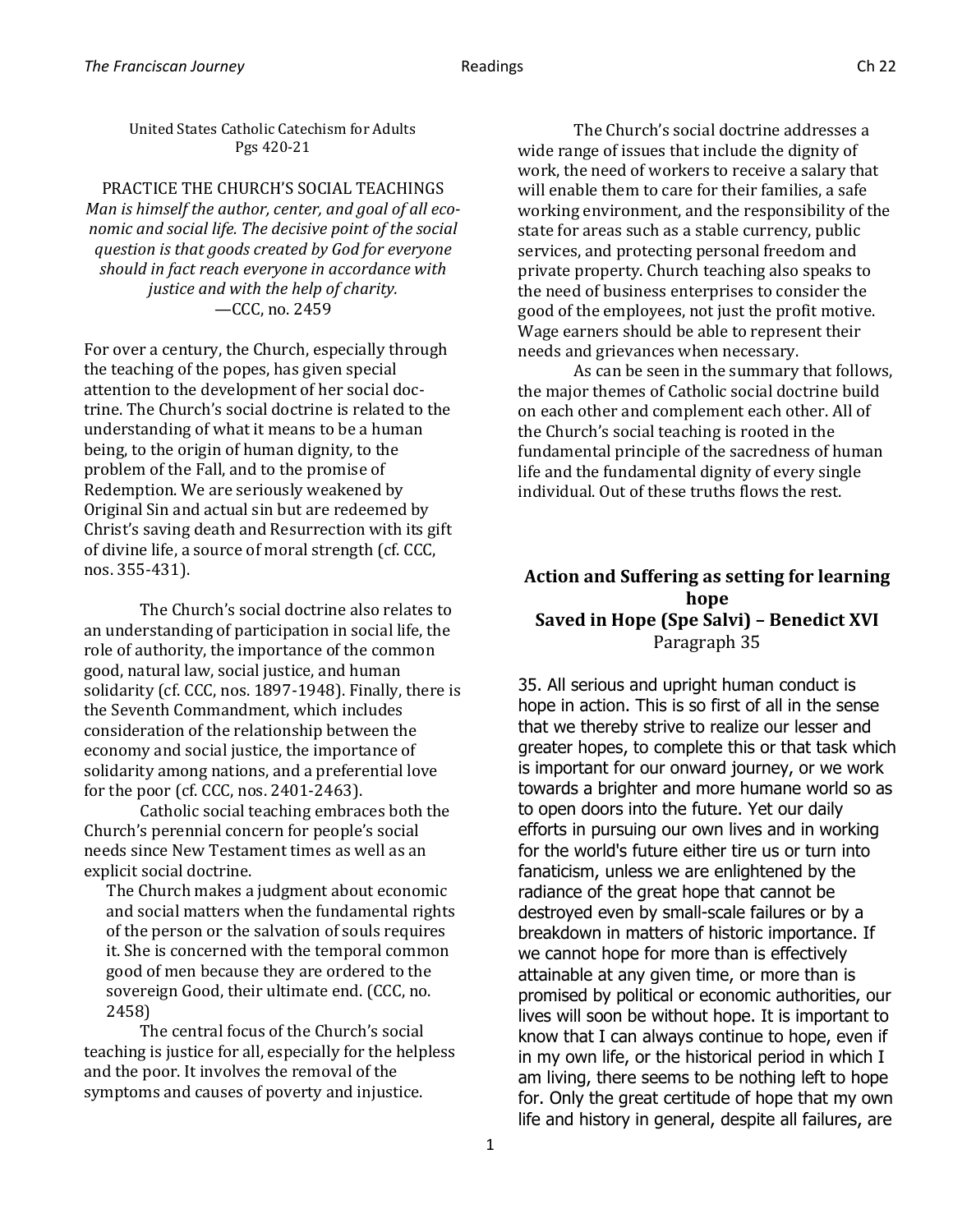held firm by the indestructible power of Love, and that this gives them their meaning and importance, only this kind of hope can then give the courage to act and to persevere. Certainly we cannot "build" the Kingdom of God by our own efforts—what we build will always be the kingdom of man with all the limitations proper to our human nature. The Kingdom of God is a gift, and precisely because of this, it is great and beautiful, and constitutes the response to our hope. And we cannot—to use the classical expression—"merit" Heaven through our works. Heaven is always more than we could merit, just as being loved is never something "merited", but always a gift. However, even when we are fully aware that Heaven far exceeds what we can merit, it will always be true that our behaviour is not indifferent before God and therefore is not indifferent for the unfolding of history. We can open ourselves and the world and allow God to enter: we can open ourselves to truth, to love, to what is good. This is what the saints did, those who, as "God's fellow workers", contributed to the world's salvation (cf.  $1$  Cor 3:9;  $1$  Th 3:2). We can free our life and the world from the poisons and contaminations that could destroy the present and the future. We can uncover the sources of creation and keep them unsullied, and in this way we can make a right use of creation, which comes to us as a gift, according to its intrinsic requirements and ultimate purpose. This makes sense even if outwardly we achieve nothing or seem powerless in the face of overwhelming hostile forces. So on the one hand, our actions engender hope for us and for others; but at the same time, it is the great hope based upon God's promises that gives us courage and directs our action in good times and bad.

# *Scientific, Technical etc… / Respect for a hierarchy of values* **Christianity & Social Progress (Mater et Magistra) – John XXIII** Paragraphs 163-65 and 175-77

### *Scientific, Technical and Financial Co-operation*

163. Of itself, however, emergency aid will not go far in relieving want and famine when these are caused—as they so often are—by the primitive

state of a nation's economy. The only permanent remedy for this is to make use of every possible means of providing these citizens with the scientific, technical and professional training they need, and to put at their disposal the necessary capital for speeding up their economic development with the help of modern methods.

164. We are aware how deeply the public conscience has been affected in recent years by the urgent need of supporting the economic development and social progress of those countries which are still struggling against poverty and economic disabilities.

165. International and regional organizations, national and private societies, all are working towards this goal, increasing day to day the measure of their own technical co-operation in all productive spheres. By their combined efforts thousands of young people are being given facilities for attending the universities of the more advanced countries, and acquiring an up-to-date scientific, technical and professional training. World banking institutes, individual States and private persons are helping to furnish the capital for an ever richer network of economic enterprises in the less wealthy countries. It is a magnificent work that they are doing, and We are most happy to take this occasion of giving it the praise that it deserves. It is a work, however, which needs to be increased, and We hope that the years ahead will see the wealthier nations making even greater efforts for the scientific, technical and economic advancement of those political communities whose development is still only in its initial stages.

### *Respecting the True Hierarchy of Values*

175. Scientific and technical progress, economic development and the betterment of living conditions, are certainly valuable elements in a civilization. But we must realize that they are essentially instrumental in character. They are not supreme values in themselves.

176. It pains Us, therefore, to observe the complete indifference to the true hierarchy of values shown by so many people in the